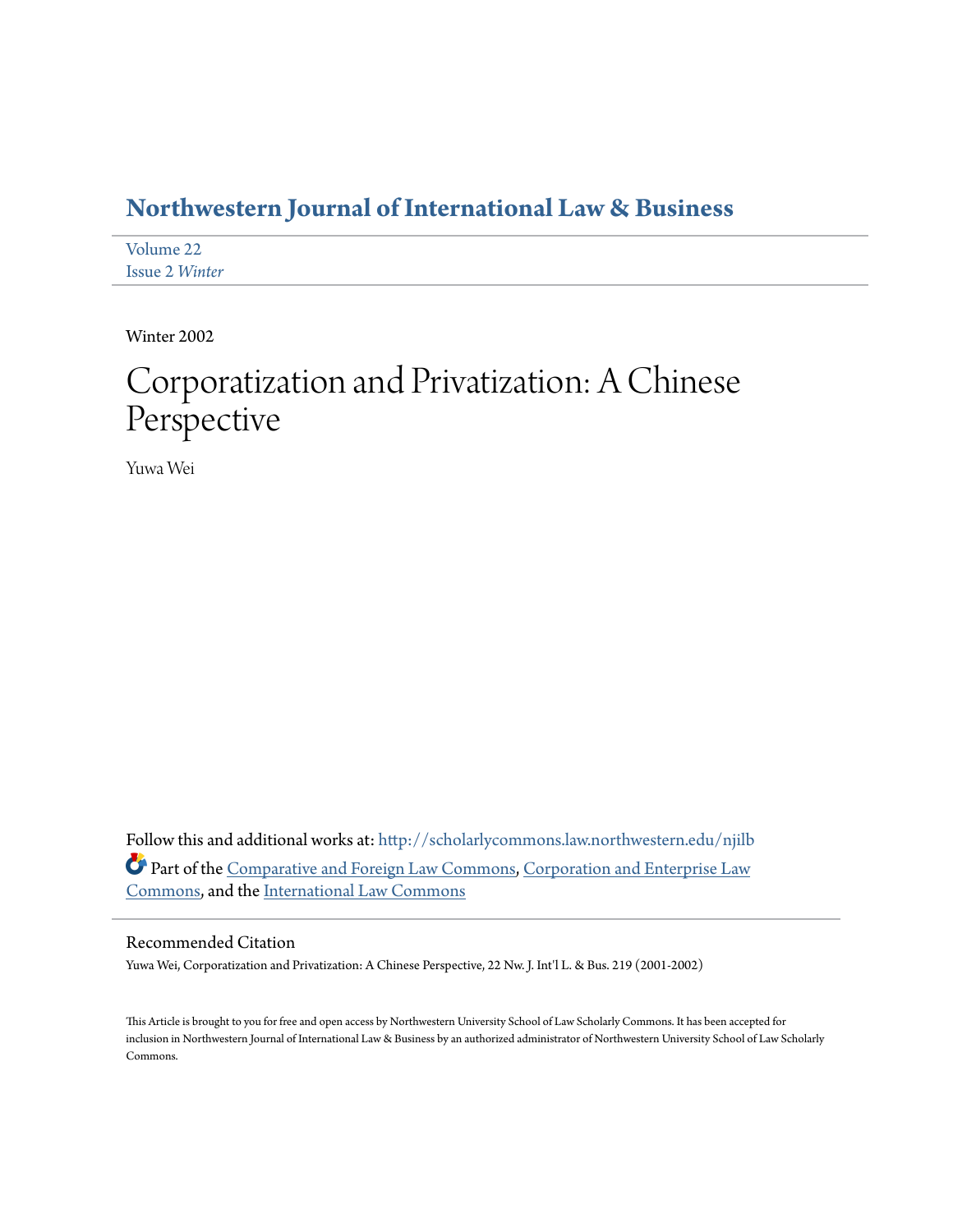# **Corporatization and Privatization: A Chinese Perspective**

*Yuwa Wei"*

#### **I. INTRODUCTON**

The increasing economic globalization over the past two decades has raised considerable concern over the competitive capacity of public enterprises, which has, in turn, imposed pressure on the public sectors of all systems.<sup>1</sup> Thus, starting in the 1980s and prevalent in the 1990s, a new wave of liberating or commercializing public enterprises has occurred in many jurisdictions. This process involves the application of private sector management techniques and structures to public enterprises. The strategies of commercialization include corporatization, a scheme of approximating the private sector model of incorporation within the context of public **own**ership, and privatization, a scheme of total adoption of the private sector model **by** selling public ownership to private hands.

The spread of the practice of commercializing the public sector is due to the following factors. First, corporatization and privatization have been widely promoted in the former socialist countries and some East-Asian economies as part of their reform packages to counteract the failures of their

**<sup>\*</sup>** LLB (China University of Political Science and Law, Beijing, China), LL.M (Bond University, Australia), PhD (Bond University, Australia), Lecturer in Law, Victoria University of Technology, Australia.

**I** Roger Wettenhall, *The Globalization of Public Enterprise: Some Australian Evidence,* **51** AUSTRALIAN J. PuB. ADMIN. 184 **(1992).** *See also* Randall Baker **&** Julie Bivin Raadschelders, *The Public Administration of Intellectual Sovereignty,* 49 AUSTRALIAN **J.** PUB. **ADN4AN. 77-80 (1990).**

<sup>&#</sup>x27; *See* John H. Farrar & Bernard McCabe, *Corporatization, Corporate Governance and* the *Deregulation of the Public Sector Economy,* 6 PuB. L. REv. 24 (1995).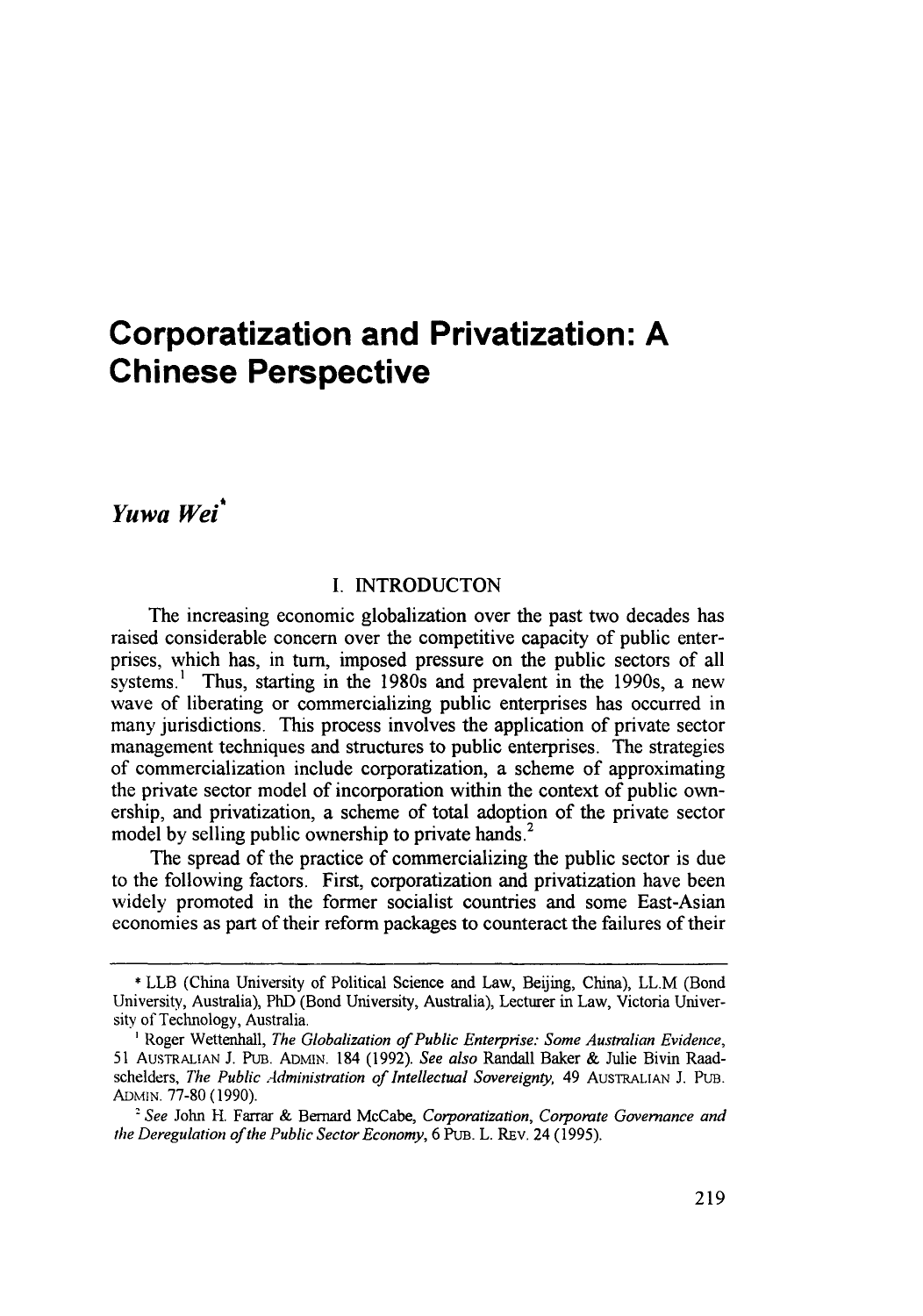former **highly** interventionist systems.' Second, many developed countries have embraced the idea of increasing the economic efficiency of their public sectors **by** introducing an incentive environment, similar to the one in the private sector, into the public sectors.<sup>4</sup> Third, the World Bank has pushed hard for urging countries to take steps to privatize their public enterprises.<sup>5</sup>

Although the enterprise reform in China has its own causes, it conforms to the current movement of commercializing public enterprises in a global sense. Thus, over the course of its enterprise reform, China has the advantage of drawing lessons and gaining wisdom from the experience of other jurisdictions. Consequently, China may achieve two goals, commercializing its public sector and standardizing the practice of its corporatized enterprises, at the same time. Meanwhile, the Chinese enterprise reform will provide an interesting case for comparative study, since the country is pioneering a different path in the process of corporatizing and privatizing its public enterprises, i.e., **by** retaining the dominance of public ownership.

# **II.** THE RATIONALITY OF CORPORATIZATION **AND PRIVATIZATION**

# **A.** The Economic and Political Rationality of the Existence of the Public Sector

Before understanding the rationality of corporatization and privatization of the public sector, it is necessary to explore the rationality of the existence of the public sector in different systems. **Why** have most systems retained some degree of public ownership in their national economies in the first place? Will the current commercialization of the public sector lead to the extinction of the public sector in any jurisdictions?

The biggest public ownership regime in modem history existed in the former socialist countries. Those countries established their socialist economies according to the economic model advocated **by** Marxist literature. The prominent characteristics of the socialist economy were the domination of public ownership and administration of the national economy in accordance with economic plans. According to Marxism, the **highly** concentrated private ownership and the **highly** socialized production constitute the uncompromising contradiction of the capitalist system, which inevitably hinders the development of the productive forces of society.<sup>6</sup>

*See* **IAN DUNCAN & ALAN** BOLLARD, **CORPORATIZATION AND** PRIVATIZATION: **LESSONS** FROM NEW **ZEALAND** 5 (1992).

<sup>&#</sup>x27;For example, the USA, the UK, Canada, New Zealand and Australia all embraced the practice. *See* Wettenhall, *Public Enterprise in an Age of Privatization,* 69 CURRENT AFFAIRS **BULL.** 4-12 (1993).

<sup>&</sup>lt;sup>5</sup> *Id.* at 4-5.

*<sup>6</sup> See* KARL MARX, **CAPITAL,** 10-94 (1867).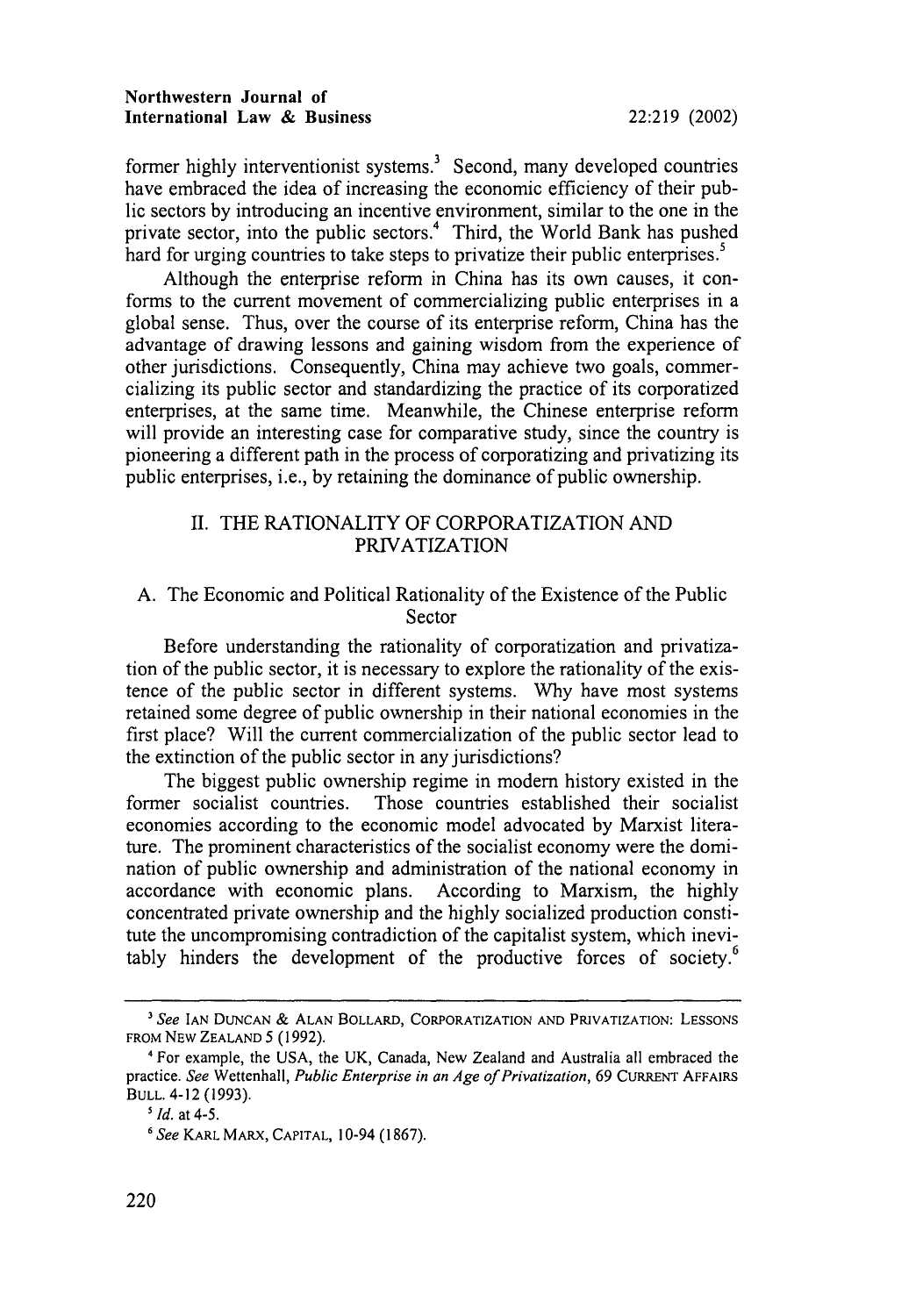Ultimately, socialist and communist systems will replace the capitalist system, in which public ownership combined with the heightened productivity achieved by capitalism will serve the common good of society.'

Since the rise of the former Soviet Union, many countries in Eastern Europe and Asia embraced communist doctrines by establishing communist governments. As a result, all these countries adopted the planned economy system based on the domination of public ownership. However, each of these countries experienced economic stagnation under the planned economy system. In the late 1970s, China pioneered economic reforms by switching to a market economy. Since the 1980s, most East bloc countries have launched their own political and economic reforms. This has resulted in the decrease of the proportion of public ownership in these countries' economies. All the reforms had the aim of increasing the proportion of the private sector in the economies. However, few had the objective of delivering a total extinction of the public sector. The reason is simple: the public sector has an irreplaceable role in all economies.

The public sector in every economy has the function of assisting the government in assuring public accountability and consistency in public policy. $8$  Moreover, public enterprises are used to ensure the accomplishment of national goals.<sup>9</sup> In a non-socialist system, the government usually uses public enterprises as legal and social instruments for the public control of basic industries in an economy still based on private enterprises.<sup>10</sup> During and after World War I, with the rapid expansion of government responsibility for social and economic programs, the number of public enterprises in Western countries increased significantly.<sup>11</sup> In some countries, this expansion was achieved by extensive nationalization of the basic industrial sectors.

There are different types of public enterprises. At the one end, there are the public enterprises that exist in the form of an organization on the same basis as other government activities.<sup>12</sup> At the other end, there are the public enterprises taking the form of autonomous corporations with almost complete freedom from executive and legislative controls.<sup>13</sup> In the middle, a public enterprise may take the form of a public corporation, subject to

*<sup>7</sup>Id. See also* RICHARD PIPES, PROPERTY & FREEDOM 55 (1999).

**<sup>&#</sup>x27;** Harold Seidman, *The Government Corporation: Organization and Controls,* 14 PUB. ADMIN. REV. 183 (1954).

<sup>9</sup>LLOYD D. MUSLOF, PUBLIC OWNERSHIP AND ACCOUNTABILITY: THE CANADIAN EXPERIENCE **5** (1959).

**<sup>&</sup>quot;** W. Friedmann, *The* New *Public Corporations and the Law,* 10 MOD. L. REv. 233 (1947).

<sup>&</sup>lt;sup>11</sup> Seidman, *supra* note 8, at 184.

*<sup>1</sup>d.* at **183.**

*<sup>13</sup>Id.*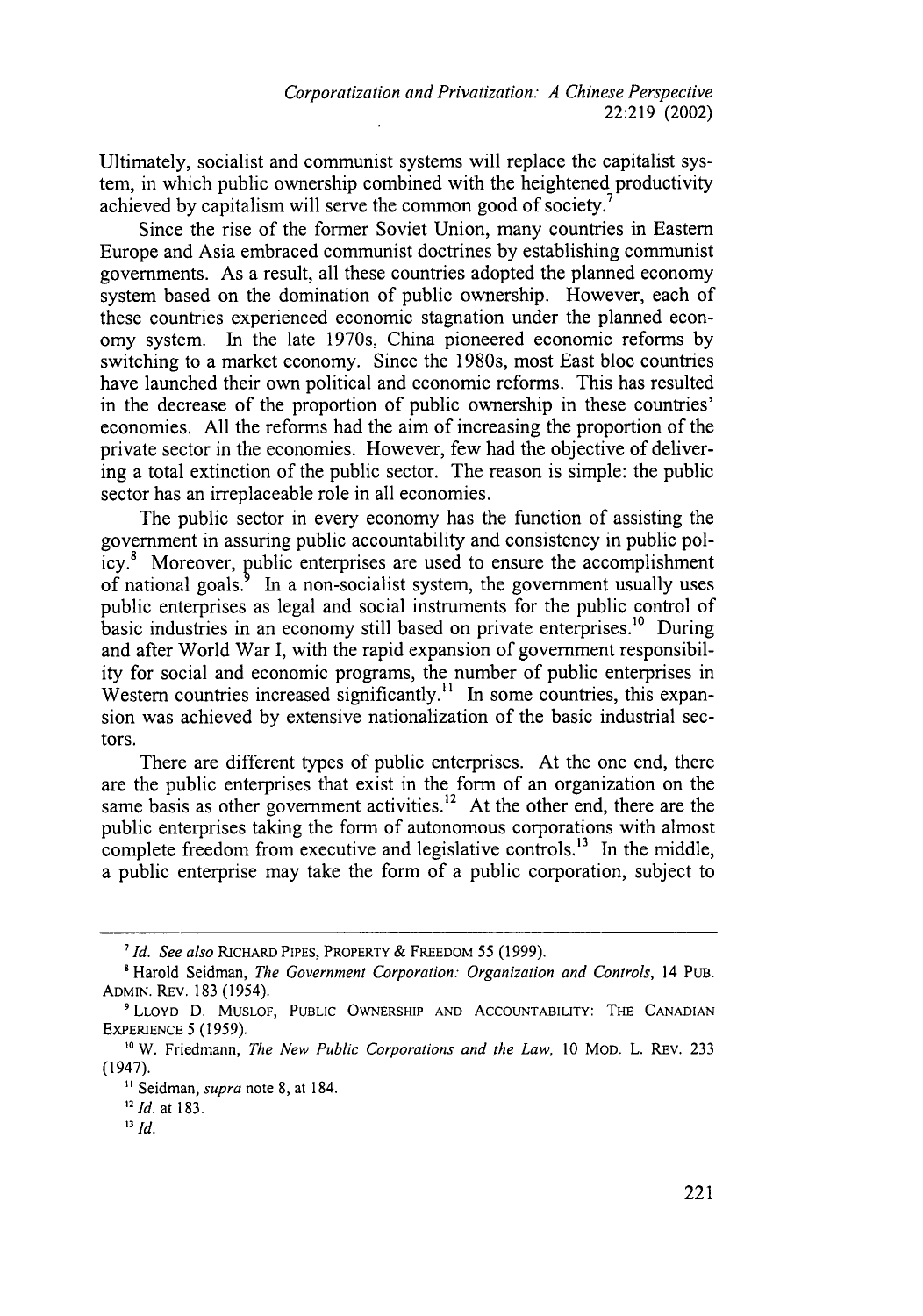#### **Northwestern Journal of International Law & Business 22:219 (2002)**

specially devised executive and legislative controls.<sup>14</sup> Corporatization in this context usually refers to corporatizing public enterprises of the first category. Sometimes, it may extend to include the third category by further introducing corporate mechanisms into those enterprises.

Unlike a private firm that exists for maximizing the economic interests of its owners, a public enterprise is created to perform social objectives or to serve public purposes. Sometimes, the social goals may be achieved at an economic cost. Thus, in Western countries, despite the good that public enterprises have provided for the community, there have always been debates about the economic efficiency and the quality of the services delivered by public enterprises. There have also been substantial reports about the waste of the taxpayers' money caused by lack of managerial accountability and bureaucracy in the public sector in every system.

Efforts have been made to tackle the problems that existed in the public sector. The basic methods of curtailing the excessive bureaucratic control include introducing corporate autonomy into the public sector or abandoning the control altogether.<sup>15</sup> However, a high degree of autonomy and privatization means abandoning the existing controls of ensuring public accountability and responsiveness without providing adequate substitutes.<sup>16</sup> Hence, corporatization has been regarded as a more appropriate reform strategy, which could serve the purposes of limiting excessive autonomy and retaining political controls for promoting the public interest.<sup>17</sup> The logic behind this entails the following: if public ownership is inevitable, then it is wise to make a public enterprise as much like a private enterprise as possible. $18$ 

There have been many waves of corporatization of public enterprises to provide operational conditions of corporate flexibility and autonomy. Sometimes, these waves have been followed by counter waves of efforts to curtail excessive autonomy in the form of restorations of governmental control, which seek to ensure that the public interest is served in a real sense.<sup>19</sup> The current move of commercialization of public sectors in a global sense is triggered by a number of combined forces, including the increasing acceptance of economic liberalization, the collapse of the former planned econo-

**<sup>16</sup>**Seidman, *supra* note 8, at 184.

<sup>14</sup> *Id.*

<sup>&</sup>lt;sup>15</sup> Roger Wettenhall, *Public Administration Newspeak*, 66 CURRENT AFFAIRS BULL. 14 (1990).

**<sup>&#</sup>x27;7** See DAVID E. LILIENTHAL, *TVA:* DEMOCRACY **ON THE** MARCH 53 (1944). *See* Wetten*hall, supra* note 15, at 15; Roger Wettenhall, *Corporations and Corporatization: An Administrative History Perspective,* 6 PUB. L. REv. 14-15 (1995).

**<sup>&</sup>quot;** G. N. Ostergaard, *Labour and the Development of the Public Corporation,* 22 **MANCHESTER SCHOOL** OF **ECONOMIC AND SOCIAL** STUDIES 193 (1954).

**<sup>&#</sup>x27;"** Wettenhall, *supra* note 17, at 15.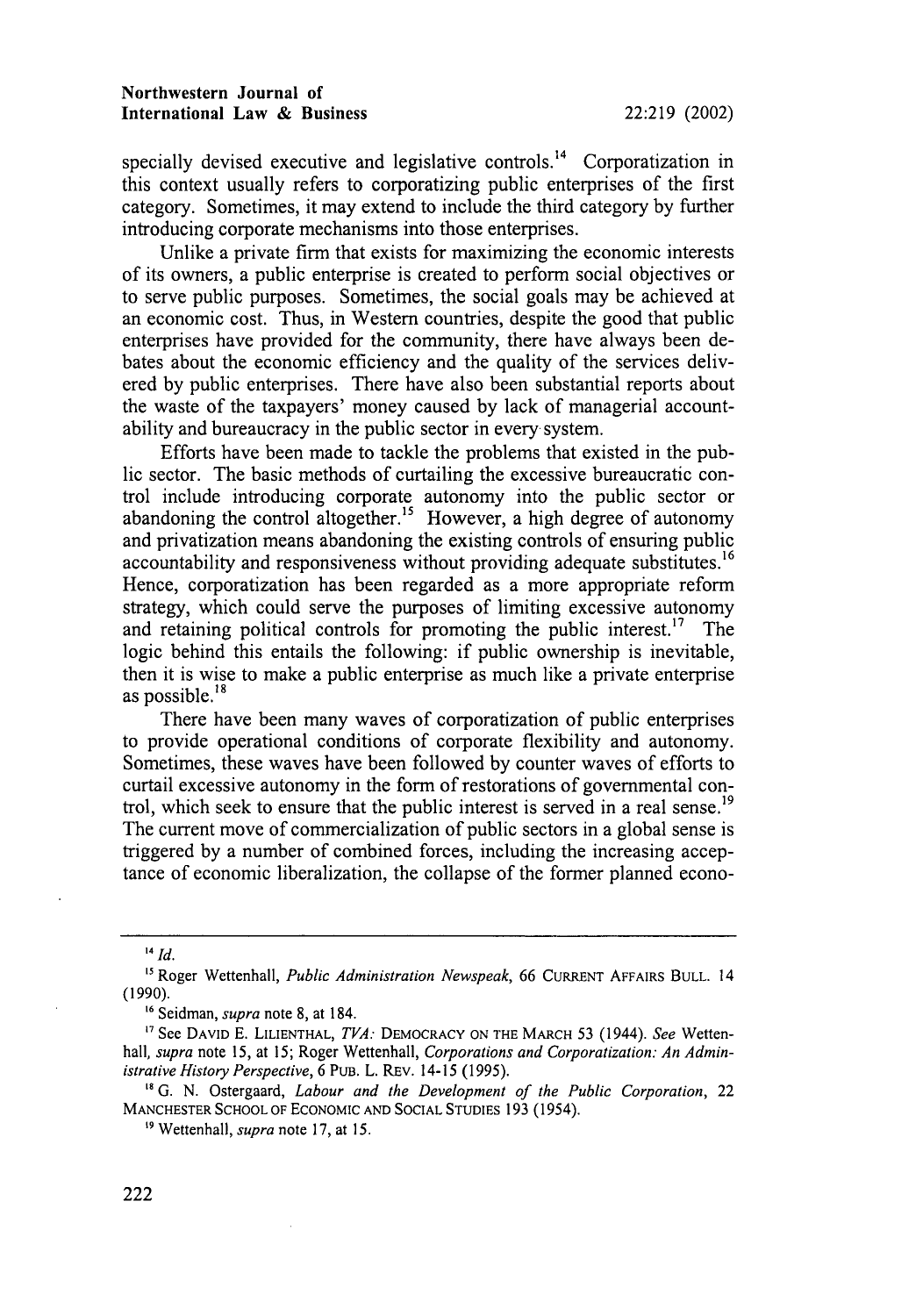mies and the particular problems faced by public sectors in different systems.

B. The Economic Rationality of Corporatization and Privatization

A notable characteristic of the current movement of corporatization and privatization, which started in the 1980s, is that it has been under the influence of new economic literature regarding agency theory of the firm.<sup>20</sup> In this new move of commercialization, countries such as New Zealand and Australia have taken the lead. The public sectors have played an important role in the economic development of both countries.

According to agency theory, a principal-agent relationship exists where a party is entrusted to do a particular job on behalf of another party.<sup>21</sup> The former is the principal and the latter becomes the agent. The cost of using an agent is called the agency cost. This is because the interests of the agent are not necessarily identical to those of the principal. While the principal expects to extract maximum gains from the agent's activities, the agent may pursue extra benefits for itself from the job.

There are a number of terms describing the agent's abuse of its position, including shirking, slacking and theft.<sup>22</sup> The agent is able to do so because it is the party who has all the information relating to the job. The principal certainly wants to reduce such a cost. The measures adopted basically include bonding strategy and monitoring strategy. Bonding strategy is about to ensure the convergence of the principal's interests and the agent's interests by introducing incentive schemes.23 Monitoring strategy means to introduce supervisory schemes to closely watch the performance of the agent in order to reduce or eliminate the opportunity of abuse of power by the agent.<sup>24</sup> However, these strategies also generate costs, which form part of the agency cost. The principal wishes to adopt these strategies, only when the adoption of them will reduce the overall agency cost.

High agency costs associate with the operation of the public enterprise. The agency problem that arises from the separation of ownership and control becomes more severe in a public enterprise. First of all, a public enterprise usually faces the problem arising from lack of well-defined property rights in its equity.<sup>25</sup> The economic behavior and performance are affected

**<sup>20</sup>** *Id.*

**<sup>21</sup>** Michael C. Jensen & William H Meckling, *Theory of the Firm: Management Behavior, Agency Cost and Ownership Structure,* 3 J. FIN. ECON. 308 (1976).

<sup>22</sup> *Id.*

**<sup>23</sup>** FRANK H. EASTERBROOK **&** DANIEL R. FISCHEL, **THE** ECONOMIC STRUCTURE OF CORPORATE LAW 10 (1991).

**<sup>24</sup>***See* Jensen & Meckling, *supra* note 21.

**<sup>25</sup>** Eirik G. Furubotn & Svetozar Pejovich, *Property Rights and Economic Theory: A Survey of Recent Literature,* 10 J. ECON. LITERATURE, 1137-62 (1972).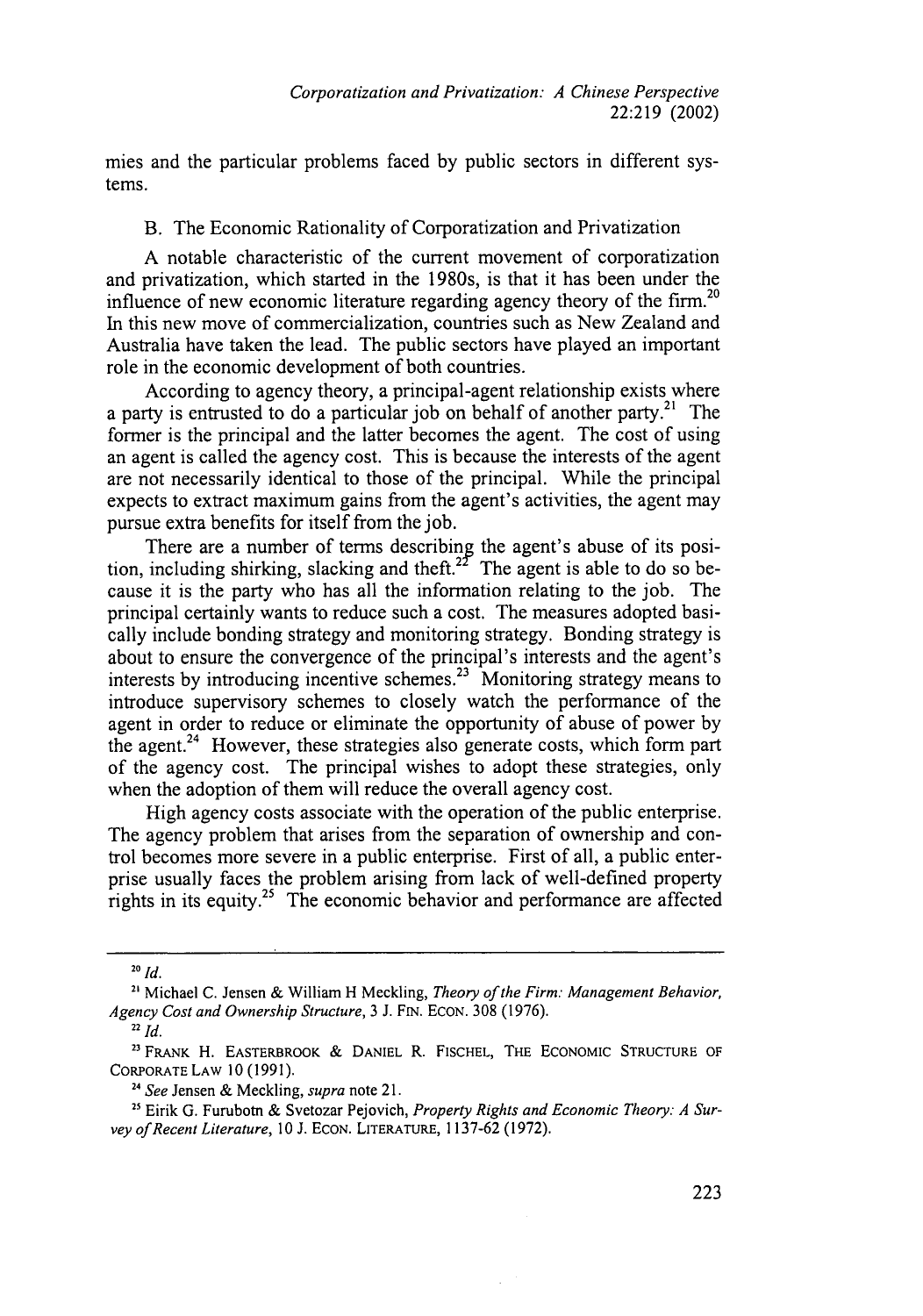by the manner of how the property is held, used and organized.<sup>26</sup> Where property rights are clear and well defined, the economic goals of the firm is likely to be clear, the costs of using economic incentives and monitoring mechanisms are likely to reduce and the economic efficiency of the firm **is** likely to increase.<sup>27</sup>

Although the State (or Crown in a commonwealth country) is defined as the residual claimant of the property of a public enterprise, the claims over the enterprise's property are either held by one or more government departments or ministers. As a result, it is not the owner but the agent of the owner who is in the position of exercising the property rights. Compared with a private owner of a private firm, the incentives of the government agent to drive for wealth creation in the public enterprise is weaker,<sup>28</sup> not to mention that a public enterprise is likely to entangle commercial objectives with other social goals.

Moreover, some of the monitoring mechanisms available to a private corporation are not available to a public enterprise. For example, a dissatisfied owner may sell his or her shares in the stock market. However, the property or shareholdings of public enterprises are usually not tradable. The government may want to devise some new incentives and monitoring mechanisms specially applicable to public enterprises. However, the result of the practice is not encouraging and sometimes, the cost may exceed the benefit.

Compared with the enterprise structure in the public sector, the modem corporate structure of the private sector is regarded as more adept in reducing the agency cost. A corporation, by assuming independent identity, obtains a bundle of clearly defined property rights over its property. It shields owners from liability and allows them to transfer their ownership. As a result, an external market for corporate control has been developed, which brings the accountability of management in line with the owners' interests.<sup>29</sup> Furthermore, by allocating powers among the major participants, the corporation offers an efficient internal structure to curtail the agency cost.<sup>30</sup> Because the modem corporation possesses the above merits, it has been employed by different systems to facilitate their economic reforms of restructuring their public enterprises in recent decades.

The difficulty of reforming the public enterprise does not lie in the adoption of the corporate form, but in realizing the economic efficiency of the public enterprise by embracing the corporate structure on the one hand

**<sup>26</sup>** BARRY SPICER **ET AL.,** TRANSFORMING **GOVERNMENT ENTERPRISES** 13 (1996).

**<sup>27</sup>** *Id.*

*<sup>28</sup> Id.* at 187.

**<sup>29</sup>** Magdi Iskander, *Improving State-Owned Enterprise Performance: Recent International Experience, in* POLICY **OPTIONS** FOR REFORM OF **CHINESE STATE-OWNED** ENTERPRISES 35 (Harry G. Broadman ed., 1995).

**<sup>30</sup>** *Id.*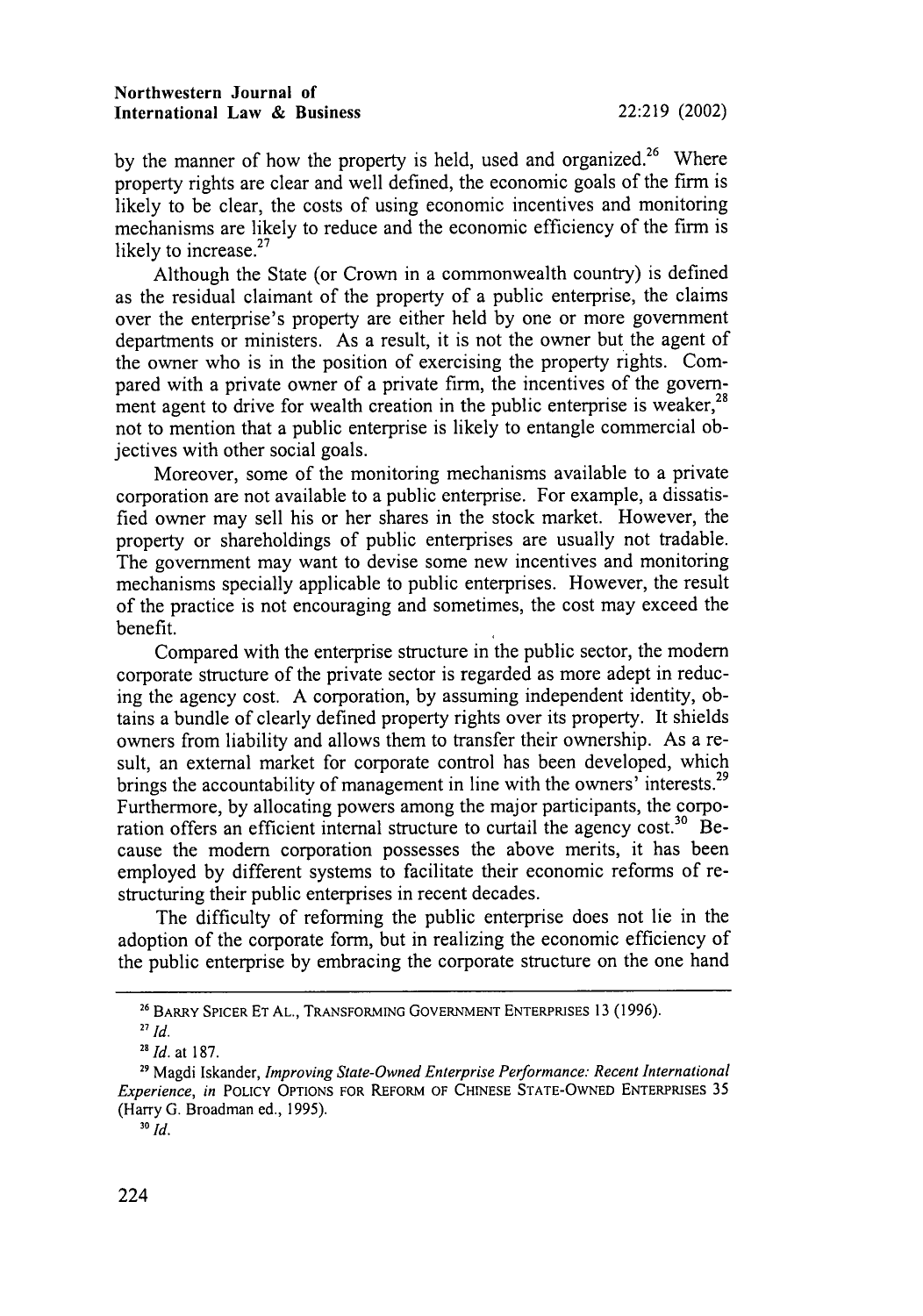*Corporatization and Privatization: A Chinese Perspective* 22:219 (2002)

and retaining public ownership on the other. A public-owned corporation could never become identical with a private-owned corporation. It is also unlikely to achieve the economic efficiency that a private corporation can achieve, as it cannot replicate all the benefits of a private corporation.<sup>31</sup> Therefore, if privatization indicates the full acceptance of the corporate structure at micro-economic level, corporatization only goes half way toward that direction. In other words, corporatization, at most, means creating a maximum degree of similarity with the corporate form of the private sector in corporatized public enterprises. Nevertheless, in the case where public ownership is determined to be reserved, corporatization is a step in the right direction.

### III. CORPORATIZATION AND PRIVATIZATION IN CHINA

# A. Massive Privatization Is Not Preferred

Although the public sector has played an important role in nationbuilding in many Western systems, there has been no ideological drive to sustain it, nor did it win the emotional allegiance of the people.<sup>32</sup> The situation in socialist countries has been different. Public ownership has been upheld as the final goal of human achievement. Public ownership is also regarded as the premise of delivering the common good and realizing high social values such as social justice, freedom and equality. With the collapse of the Soviet Union and other socialist countries since the 1980s, the reformist governments of many of these countries have abandoned the belief. As a result, privatization has been promoted aggressively in these countries.

By contrast, the economic reforms in China have followed a different path. The historical significance of public ownership and the contribution of state-owned enterprises to the nation's development have never been officially denied. The attachment of the public to public ownership has been strong.

In China, it is still a popular view that public ownership is superior to private ownership. People having this view believe that, in the course of the economic reforms, it is crucial to maintain social stability.<sup>33</sup> The economic reforms are means but not ends. The principal goal of the economic reforms is to develop the economy and improve people's living standards. In other words, the goal is to realize a common enrichment in China. For this purpose, there is the need to uphold social justice. As public ownership is the economic foundation of social justice, it is necessary to maintain the

**<sup>&</sup>quot;** Michael Taggart, *Corporatization, Privatization and Public Law,* 2 **PUB.** L. REV. 80 (1991).

**<sup>32</sup>** MUSLOF, *supra* note 9, at 24-25.

<sup>&</sup>lt;sup>33</sup> See Sun Sangqing, *The Dominance of Public Ownership is the Foundation of Fairness*, JrNGJI CANKAO BAO (September 24, 1994), at 3.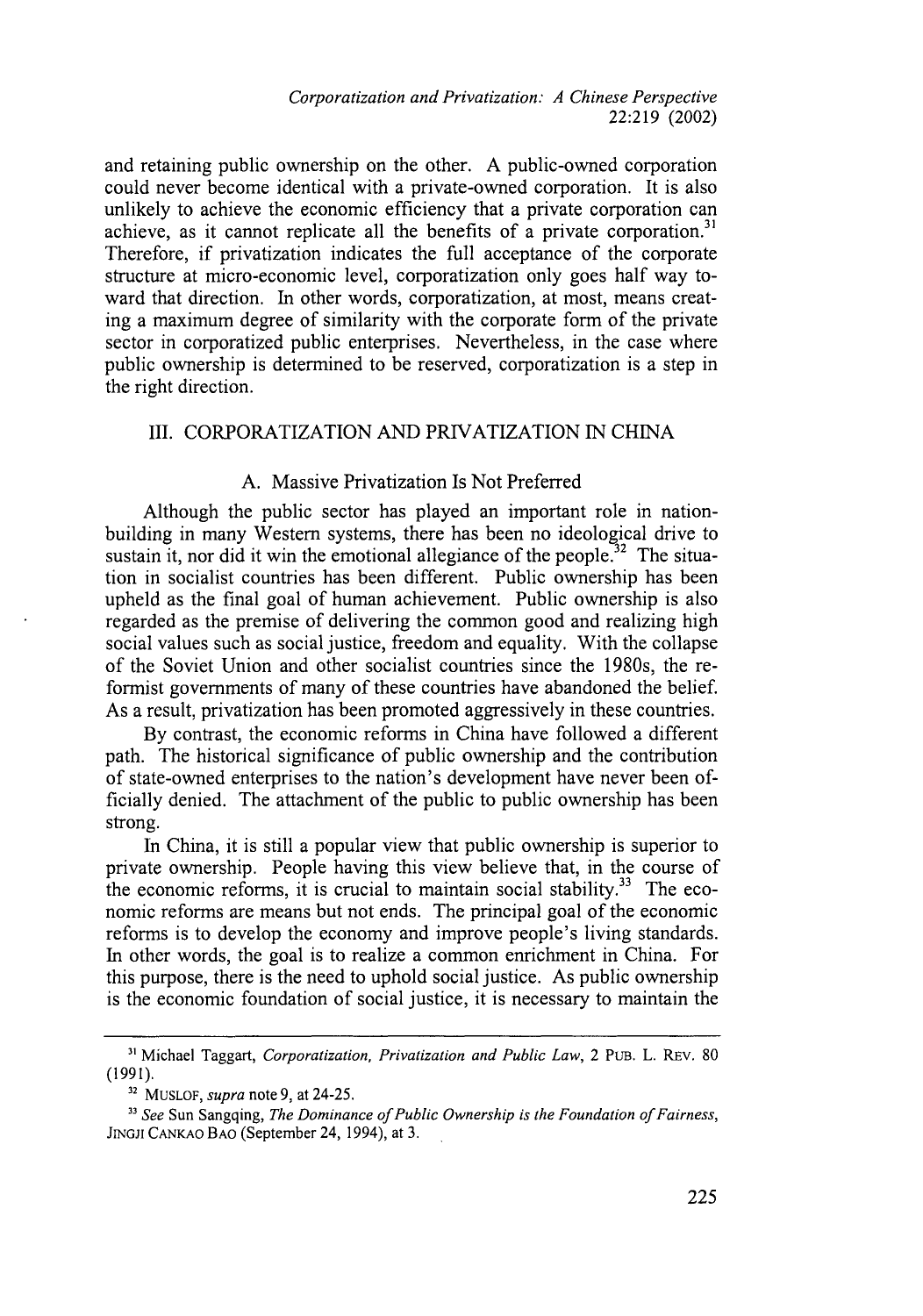dominance of public ownership in China. **If** the dominance of public ownership is eroded in the process of the economic reforms, polarization will become inevitable. This will result in the exacerbation of all types of conflicts including conflicts between different areas, different levels of governments, and different ethnic groups, and bring a disastrous outcome.

This ideological concern was a major factor responsible for the delay of introducing the "big bang" enterprise reform package. When the rural sector underwent a full-scale reform in the late 1970s and the early 1980s, the enterprise reform just made an experimental move. The reason why the reform in the rural sector was carried out aggressively was because the reform did not shake the ideology of public ownership supremacy. The Chinese land system allows the country to retain the ownership over land on the one hand and confers the right to use the land to farmers on the other. In the case of the enterprise reform, it was made clear that the enterprise reform should not challenge the foundation of public ownership. Thus, at an early stage, the enterprise reform effort only focused on decentralizing governmental authority in enterprises and on increasing the operational autonomy of enterprise managers.<sup>34</sup> Less radical reform measures such as the Contract Responsibility System, leasing and giving managers greater autonomy over allocating profits and resources were implemented in stateowned enterprises. However, the implementation of these strategies did not bring the expected outcomes.

The thought of reforming state-owned enterprises through corporatization came as early as in the early **1980s. 3'** At the beginning, the idea caused considerable arguments. Some rejected this suggestion. They believed that corporatization would inevitably lead to privatization. They held that corporatization would dilute public/state ownership in state-owned enterprises, as selling the shares of state-owned enterprises to individuals could amount to selling state property to private hands.<sup>3</sup>

The ideological debate over corporatization became a major topic of economic, legal and political literatures from the mid-1980s to the early 1990s. During this period, policy makers took a cautious but firm stand in promoting corporate practice. Adjustments were made in corporate trials and efforts were made to improve the environment for corporatization. From 1990 to 1991, two stock exchanges were established in Shanghai and Shenzheng. In 1993, the People's Congress passed the first corporate code, the *Company Law.* The law has come into effect since July 1994. In 1997, the Fifteenth National Congress of the Communist Party of China made it clear that China would reform its state-owned enterprises through corpora-

**<sup>34</sup> JIANMIN** Dou, RESEARCH **ON** THE HISTORY OF CORPORATE IDEOLOGY IN **CHINA** 184 (1999).

s *Id.* at 108.

**<sup>36</sup> See** the remarks made by Guo Cai in **WENMIN ZHANG,** THE GREAT ECONOMIC **DEBATE** IN CHINA 133-34 (1997).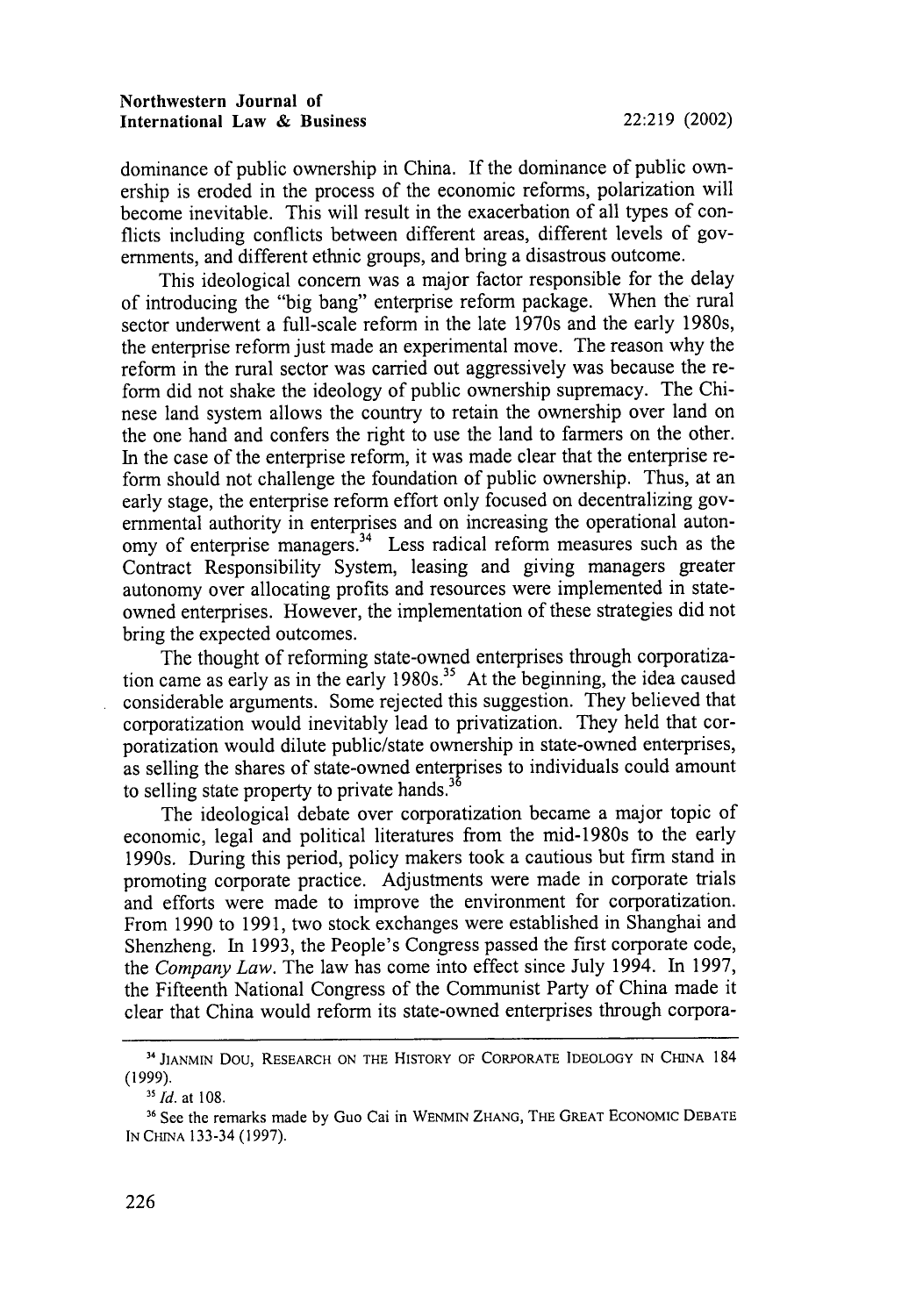tization. The government's determination finally brought the debate on whether or not to reform the state-owned enterprise through corporatization to an end.

# B. Approval for Reforming State-Owned Enterprises Through Corporatization

As mentioned, the decision of commercializing state-owned enterprises has taken a long time to be finalized. In this process, Chinese policy makers and intellectuals carefully studied modem corporate theories and the international experience of corporatization and privatization.

A literature on reforming state-owned enterprises through corporatization was initiated in the early 1980s and has become full-fledged after the enactment of the 1994 *Company Law.* Many discussions directly used modem corporate governance theories including corporate property theories and the agency theory to examine problems encountered by state-owned enterprises. In this literature, the rationality of the governance structure and norms in the modem corporate system were firmly recognized. Under this premise, the deficiencies of state-owned enterprises were found as follows:

Firstly, the ownership structure of state-owned enterprises did not facilitate the economic efficiency of the enterprises.<sup>37</sup> From a conventional view, the right of ownership was an absolute right that consists of a bundle of rights including residual claimant rights, the right of disposition, the right of control, and the right to interest.<sup>38</sup> This meant that the owner of the property had a complete and absolute right over the property. Such an absolute ownership right existed in a classic firm. The owner(s) of such a firm had the absolute right over his or her property.<sup>39</sup> However, in a corporation, the classic concept of absolute ownership right no longer applied. While shareholders had residual claimant rights over the property, the right to use and dispose of property was exercised by salaried managers.<sup>40</sup> According to modem corporate theory, the role of the manager was an agent in nature, and it was normal for a principal and an agent to have different interests. $41$  Instead of maximizing the interests of the principal, the agent was likely to pursue other interests including their personal interests. The reason that a corporation could survive and develop lay in the fact that the modem corporate system exerted certain mechanisms to restrain the divergence of interest and bring the agency cost down to a reasonable degree.

*<sup>&</sup>quot; See* **SHENSHI** MEI, RESEARCH **ON THE STRUCTURE** OF MODERN CORPORATE **ORGANIZATION'S** POWER: **A LEGAL ANALYSIS** OF CORPORATE GOVERNANCE 32-37 (1996). **11 ADOLF** A. BERLE & GARDNER C. MEANS, THE MODERN CORPORATION **AND** PRIVATE

PROPERTY **311** (1991).

**<sup>39</sup>** *Id.*

*<sup>4</sup> 0 Id.* at **8-9.**

*<sup>&</sup>quot;' See* ARTHUR A. **THOMPSON** & JOHN P. FORMBY, **ECONOMICS** OF THE FIRM: THEORY **AND** PRACTICE 260-61 (1993).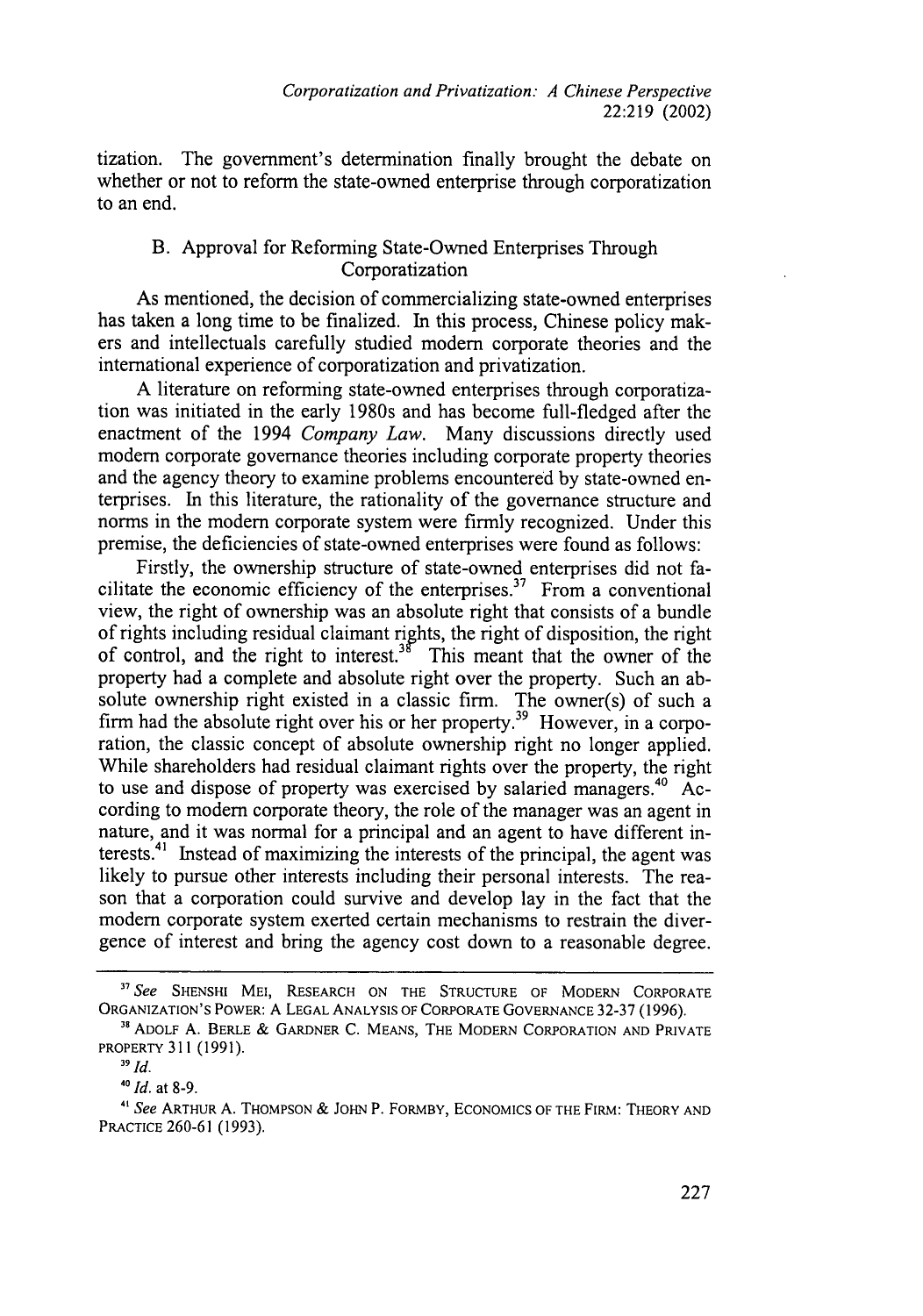An important mechanism was to balance powers among the internal organs of a corporation. As a result, shareholders exercised their controlling power through the supervisory role of the board. However, in a state-owned enterprise, the owner of the enterprise was the State or the people as a whole. In reality, it was not practicable for the people as a whole to exercise monitoring functions in an enterprise. In other words, it was impossible for the owner, the people as a whole, to have real presence in the enterprise.<sup>42</sup> Hence, in such an enterprise, there was no sufficient supervision and control over the management from the owner.<sup>43</sup>

Secondly, the State played multiple and conflicting roles in a stateowned enterprise. The State was the owner, supervisor, manager and creditor of an enterprise at the same time. Moreover, the State exercised macroeconomic functions including the social, regulatory and policy making function on the one hand, and engaged itself in micro-economic activities on the other. These two roles are inherently conflicting. The macroeconomic role required that the State should concern itself with the overall economic performance of all enterprises; and the micro-economic role required that the State should only concern itself with the performance and economic efficiency of the particular enterprise.<sup>44</sup> Therefore, to break such an integration of conflicting roles was essential in relation to making the enterprise focus on the interests of its own.<sup>45</sup>

Thirdly, there were no discipline and incentive mechanisms for the managers of state-owned enterprises to maximize the economic efficiency of the enterprises. A manager of such an enterprise was a government official who had no authority to run the enterprise independently and was not personally liable for the failure in business decision-making. The administrative department, not the interested groups of the enterprises, decided the appointment and promotion of a manager.<sup>46</sup>

From the above analyses, it was concluded that to introduce corporate mechanisms into state-owned enterprises was necessary in relation to improve the economic performance of the enterprises. Public ownership was regarded as tenable by establishing state-owned companies or statecontrolled companies. It was understood that the ownership right over a corporation was different from the ownership right over corporate prop-

**<sup>42</sup>** The State (or the whole people) has to use agents.

<sup>&</sup>lt;sup>43</sup> Relevant administrative personnel or institutions exercise this function. However, there are no incentives for these personnel and institutions to fulfill their duties diligently. Moreover, these people and institutions bring administrative interference, which violate economic rules.

**<sup>&</sup>quot;** See Yiwei Jiang, *The Theory of an Enterprise Based Economy,* **I** ZHONG Guo SHE Hui KE XUE 29-36 (1980).

<sup>45</sup> *Id.*

<sup>46</sup> *See* ME1, *supra* note 37.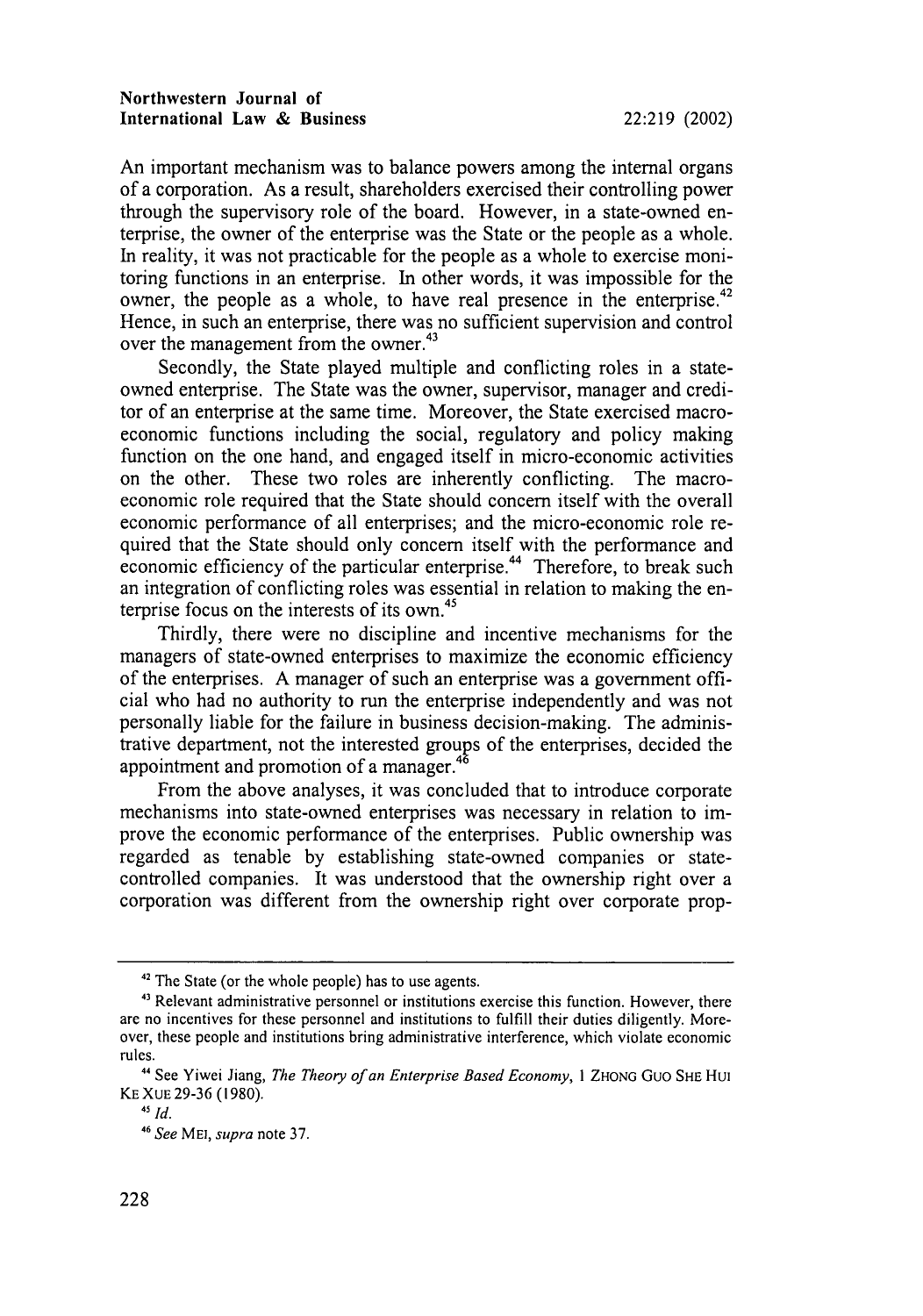*Corporatization and Privatization: A Chinese Perspective* 22:219 (2002)

erty.<sup>47</sup> As the owners of a corporation, shareholders exercised their ownership rights in a different fashion.<sup>48</sup> They could not directly dispose of corporate assets, but had the right to vote on decisions over corporate affairs. By investing in the corporation, the shareholders received share ownership rights. Share ownership rights included the rights to receive dividends, to vote on important matters of the corporation, and to claim residual profits and assets upon termination of the corporation. Shareholders' voting rights were an efficient and important monitoring instrument.<sup>49</sup> It was the residual power to make decisions over corporate affairs.<sup>50</sup> Therefore, it was believed that, after corporatization, state ownership could still exist in the corporatized enterprises. A more sanguine view was that corporatization would strengthen state ownership as a whole, because by exercising the controlling shareholder's rights in the enterprises, the State's overall capacity to control and utilize capital would be enhanced."'

Today, it is generally perceived that, for the sake of economic efficiency, it is desirable to have different shareowners in corporatized stateowned enterprises. This is because a company with the State as the only shareholder may not easily overcome the problem of administrative interventions, which happened in the past. Thus, it is advantageous to invite other corporate and individual shareholders to take a part in the company's affairs.<sup>52</sup> The participation of outside shareholders can enhance the supervisory capacity of shareholders. Hence, many suggest that only those stateowned enterprises that are important to the national economy should be reformed into state-owned companies. The rest of them, except a small number of them that are subject to privatization, should be corporatized as statecontrolled or state-invested companies, where the State holds controlling shareholdings or non-controlling shareholdings. $53$ 

C. The Development of Corporatization and Privatization in China

In 1997, the Fifteenth National Congress of the Communist Party of China sketched out the blueprint for the enterprise reform. The Congress confirmed that the next stage of the economic reforms should focus on reforming large and medium-sized state-owned enterprises into modem corporations so as to set up the modem enterprise system in China. Corporatization and privatization of state-owned enterprises are to be carried out at an ever-large scale.

**<sup>17</sup>**Jinlei Shi, *The Protection of Share Ownership Right, I* FA Lu KE XUE 49 (1997).

*<sup>41</sup>Id.* at 49-50.

*<sup>49</sup>See* EASTERBROOK & FISCHEL, *supra* note 23, at 70-72.

<sup>&</sup>lt;sup>50</sup> *Id.* at 66.

**<sup>&</sup>quot;** Li Yining, *The Thought on Ownership System Reform,* PEOPLE'S DAILY, Sept. 26, 1986, at 2.

**<sup>52</sup>** XIANGYI XU, ORGANISATION AND MANAGEMENT OF MODERN COMPANIES 180 (1999).

*<sup>5</sup> Id.* at 118-23.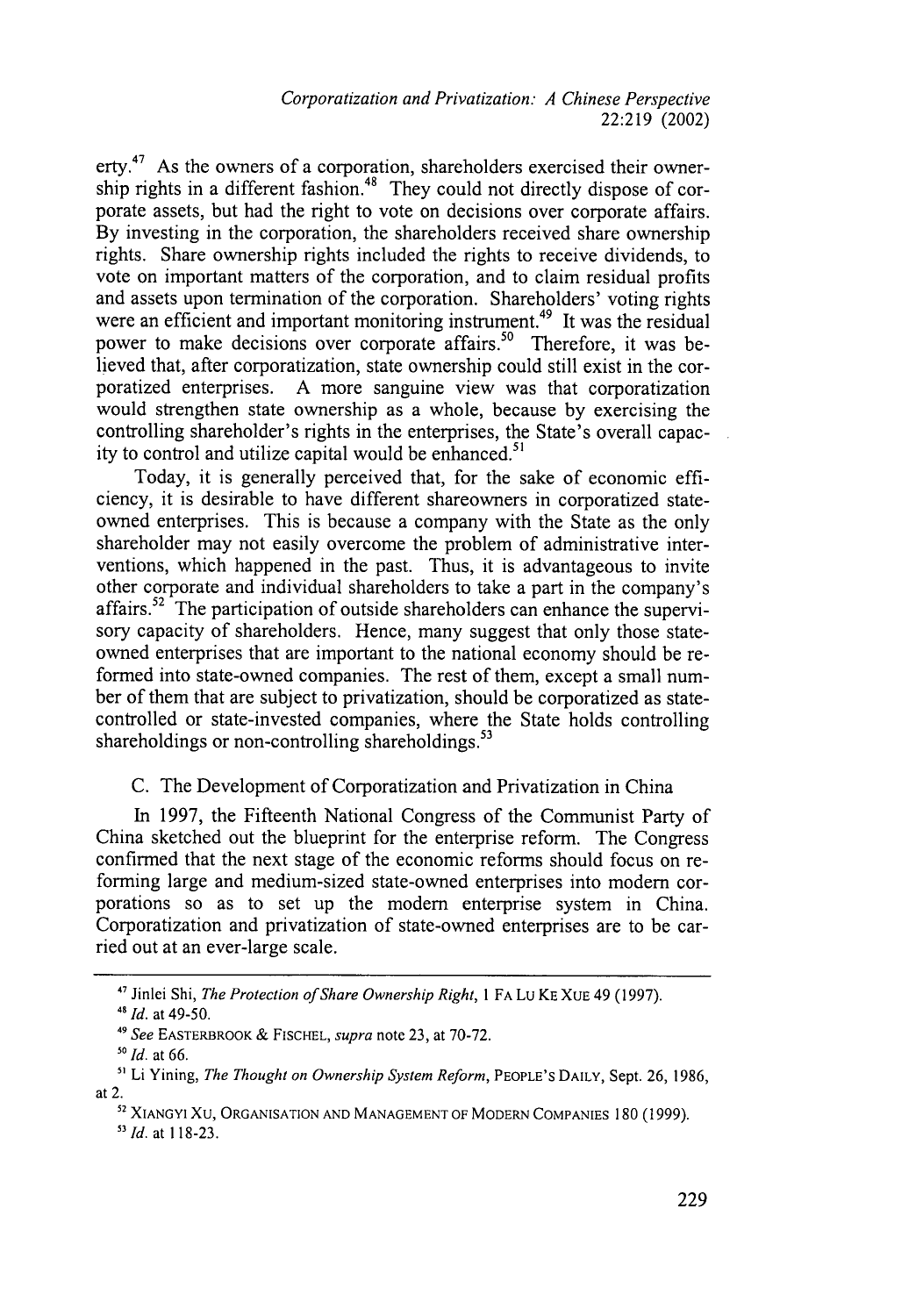#### Northwestern Journal of International Law **&** Business 22:219 (2002)

In September 1999, the Fourth Plenum of the fifteenth **CPC** Central Committee further defined the major objectives and guiding principles for the reform and development of state-owned enterprises. According to the *Decision of the CPC Central Committee on Major Issues Concerning the Reform and Development of State-Owned Enterprises,* the objectives for the state-owned enterprise reform and development up to the year 2010 are: completing strategic readjustment and restructuring, bringing into form a more rational layout and structure of the national economy, establishing a relatively perfect modem corporate system, improving economic performance, remarkably promoting scientific and technological development, market competition and risk management, and making the state economy play a better, dominant role in the national economy.<sup>54</sup>

The guidelines for the reform and development of state-owned enterprises include: maintaining public ownership as the dominant form; strategically readjusting the layout of the state economy and restructuring stateowned enterprises; establishing a modem corporate system; and fostering a competitive mechanism of survival of the fittest.<sup>55</sup>

Under the current policy, except some important sectors, public ownership can be reduced to non-dominant proportion.<sup>56</sup> As later official documents clarified that state-owned enterprises will remain the dominant position only in the following industrial sectors: (1) pillar industries and backbone enterprises in high technology sectors; (2) non-renewable natural resource sectors; (3) public utility and infrastructure service sectors; (4) sectors vital to the country's national security.<sup>57</sup> This has shown the government's determination to introduce a diversified ownership structure into the enterprise system, so as to bring in outside competition into state-owned enterprises.

At a time when China decided to draw lessons from the international experience of public enterprise reforms and to apply them to the Chinese practice, China joined the global movement of commercialization. Like many other countries, China has embraced the new economic literature as the theoretical guidance, and has striven to introduce the internal and external incentives applied by the modem corporation into its enterprise sys-

<sup>&</sup>lt;sup>54</sup> See Decision of the CPC Central Committee on Major Issues Concerning the Reform and Development of State-owned Enterprises (Sept. 22, 1999).

**<sup>55</sup>** *Id.*

<sup>&</sup>lt;sup>56</sup> The Fourth Plenum of the Fifteenth Party Central Committee clarified this policy in a 1999 decision; the State Development Planning Commission also issued a clarification statement in 2000. *See* Harry G. Broadman, *China's membership in the WTO and Enterprise Reform: The Challenges for Accession and Beyond,* SSRN JOURNAL, *available at* http://papers.ssm.com/paper.taf?abstract\_id=223010, at 3-6 (last visited Jan. 20, 2002). **57** *Id.*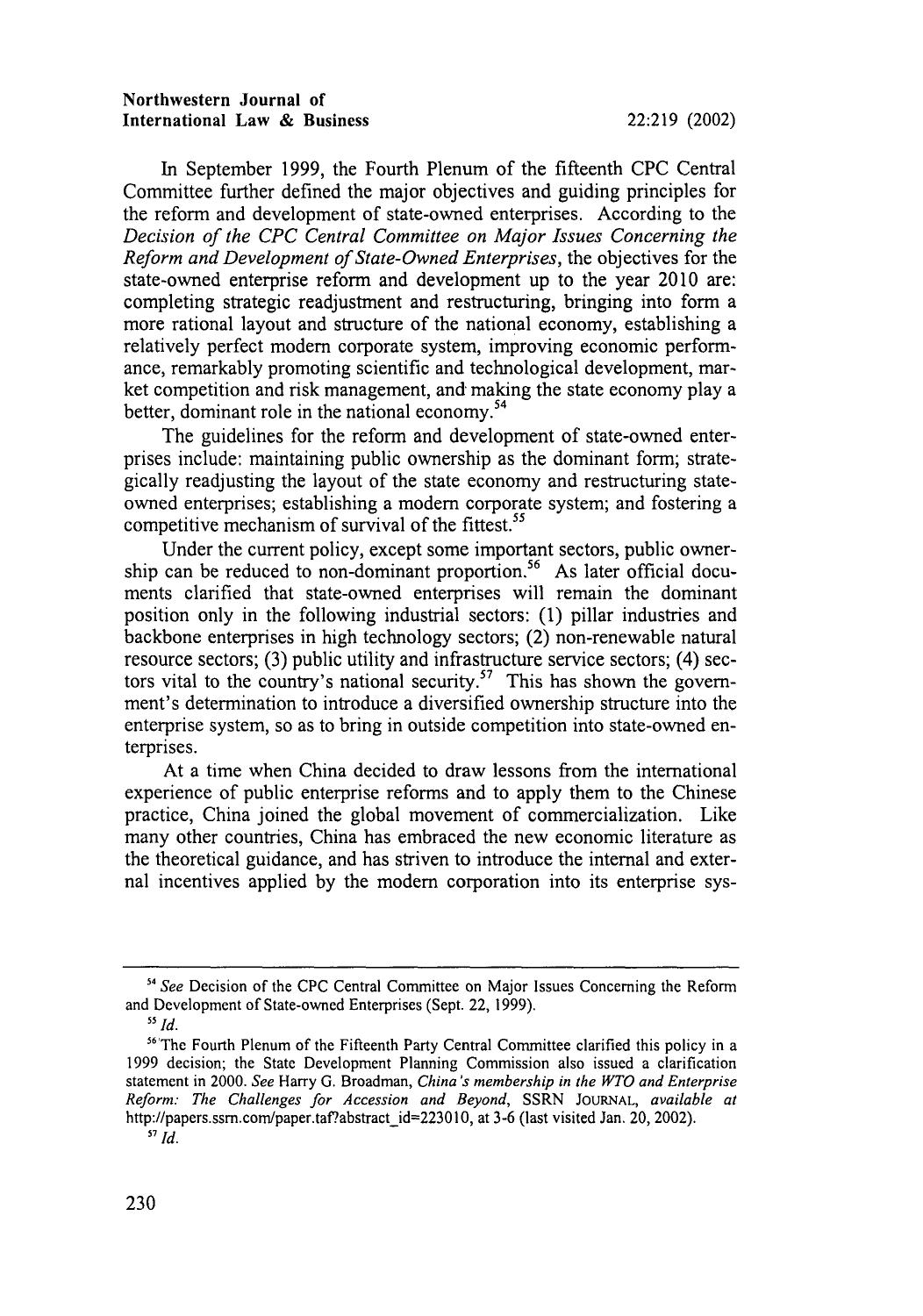tem.<sup>58</sup> The objectives of the Chinese enterprise reform at the microeconomic level include:

(1) Separating government from enterprise operations, including the introduction of "hard" budget constraints and market-based governance systems;

(2) Restructuring state-owned enterprises in terms of their social burdens, financial and employment structures, physical plant and equipment and managerial systems; and

(3) Enhancing the enabling environment for non-state enterprises to participate in the market.<sup>5</sup>

Looking at international experience, one finds that the above objectives, as the basic goals of commercializing the public sector, can apply universally. For example, the Minster for Finance of New Zealand announced five general principles for reorganizing the country's state trading activities in 1985. They were: (1) Non-commercial functions would be removed from trading organizations; (2) Managers would be required to run the trading organizations as successful businesses; (3) Managers would be responsible for using inputs, for pricing and for marketing products within performance objectives set by Ministers; (4) The enterprises would be required to operated without competitive advantage or disadvantage so that commercial criteria would provide the assessment of managerial performance; (5) Enterprises would operate under the guidance of boards modeled on private sector organizations.<sup>60</sup> Although there are differences in detailed focus, the basic contents of the reform agendas of the two countries are comparable.

In relation to the task of separating the government from enterprise operations, in 1988, China established the Administrative Bureau of State Assets, which exercises the function of the owner of state property. This arrangement is designed to separate the government's role of administrative control and its role as the owner of state assets.<sup>61</sup> The Administrative Bureau of State Assets decides to increase or reduce its shareholding in different state-owned or controlled companies according to their share performance in the securities market. It delegates the responsibilities to its

**<sup>&</sup>quot;8** *See* Qiangui Jiang, *State Asset Management Reform: Clarified Property Rights and Responsibilities, in* POLICY **OPTIONS FOR** REFORM OF **CHINESE STATE-OWNED** ENTERPRISES, *supra* note 29, at 91-100. *See also* Jia Heting, *On Corporatization of Enterprises and Corporate Governance, in* POLICY OPTIONS FOR REFORM OF **CHINESE STATE-OWNED** ENTERPRISES, *supra,* at 109-20.

*<sup>&</sup>quot;* See Harry G. Broadman, **MEETING THE CHALLENGE** OF **CHINESE ENTERPRISE** REFORM 32 (1995) (summary of the Chinese government's development agenda).

**<sup>60</sup>** Wettenhall, *supra* note 19, at 9.

**<sup>&</sup>quot;'** Jiang, *supra* note 58, at 93.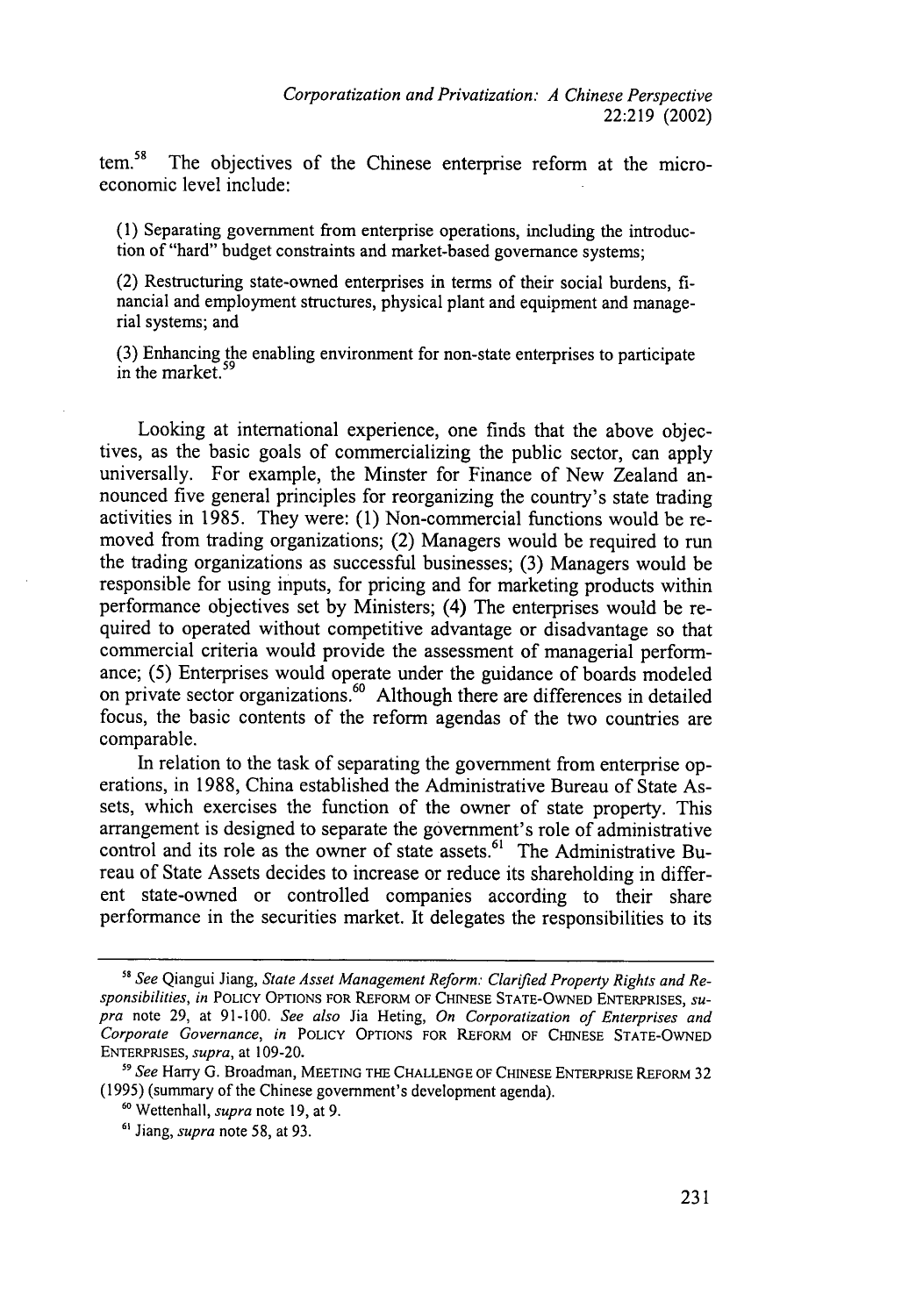agents in different state-owned or controlled companies according to the share sizes and share structures of those companies.<sup>62</sup>

However, the Bureau only exercises the function of supervising the use of state assets. It does not take part in the management of state assets **-** a task that it delegates to state asset management companies.<sup>63</sup> It is understood that the managing companies take the form of a corporation and are subject to the supervision of the Administrative Bureau of State Assets. There is not an official model for the establishment of management companies. Academic discussions have recommended three methods of structuring these institutions. Firstly, the State can turn some existing large enterprises or holding companies into state asset management companies. Secondly, the State can authorize the government departments in charge of different industrial sectors or the "general companies" of different industrial sectors to exercise the function of management companies.<sup>64</sup> Thirdly, the State can also authorize local governments to turn some local state-owned enterprises into management companies. The third method is designed to reduce the possibility of trade monopolies that the first two methods may bring. At present, the three methods are all adopted in practice.<sup>65</sup>

In terms of restructuring social burdens, financial and employment structures, physical plants and equipment, and managerial systems of stateowned enterprises, corporatization and privatization provide effective mechanisms for ensuring that the restructured enterprises will be able to combine capital and labor efficiently. Restructuring state-owned enterprises requires the management of the enterprises to have clear objectives. It also requires increasing the managerial autonomy of the enterprises, so that the management has the liberty to make decisions on allocating resources and to market products. To fulfill these tasks, apart from commercializing the enterprises, a range of policy support is needed. The government should provide mechanisms that enable the enterprises to pass many of their social service burdens to the government who will finance these services through public revenues. The government should also provide policy guidance and financial support for creating a favorable environment for a market economy, which allows enterprises to freely consolidate, diversify, exit and engage in asset sales and purchases and enable them to shed redundant labor and recruit high quality employees in the labor market.

**<sup>62</sup>** Xu, *supra* note 52, at 114-15.

**<sup>63</sup>** Jiang, *supra* note 58, at 58.

<sup>&</sup>lt;sup>64</sup> The general company is another unique aspect of China's enterprise system. It is also a remnant of the old system. In the past, different industrial sectors were administered by different government departments or general companies that were not "modern" in the current sense. These general companies are administrative organizations of the government and exercise functions similar to state administrative departments.

**<sup>65</sup>** Jiang, *supra* note 58, at 95.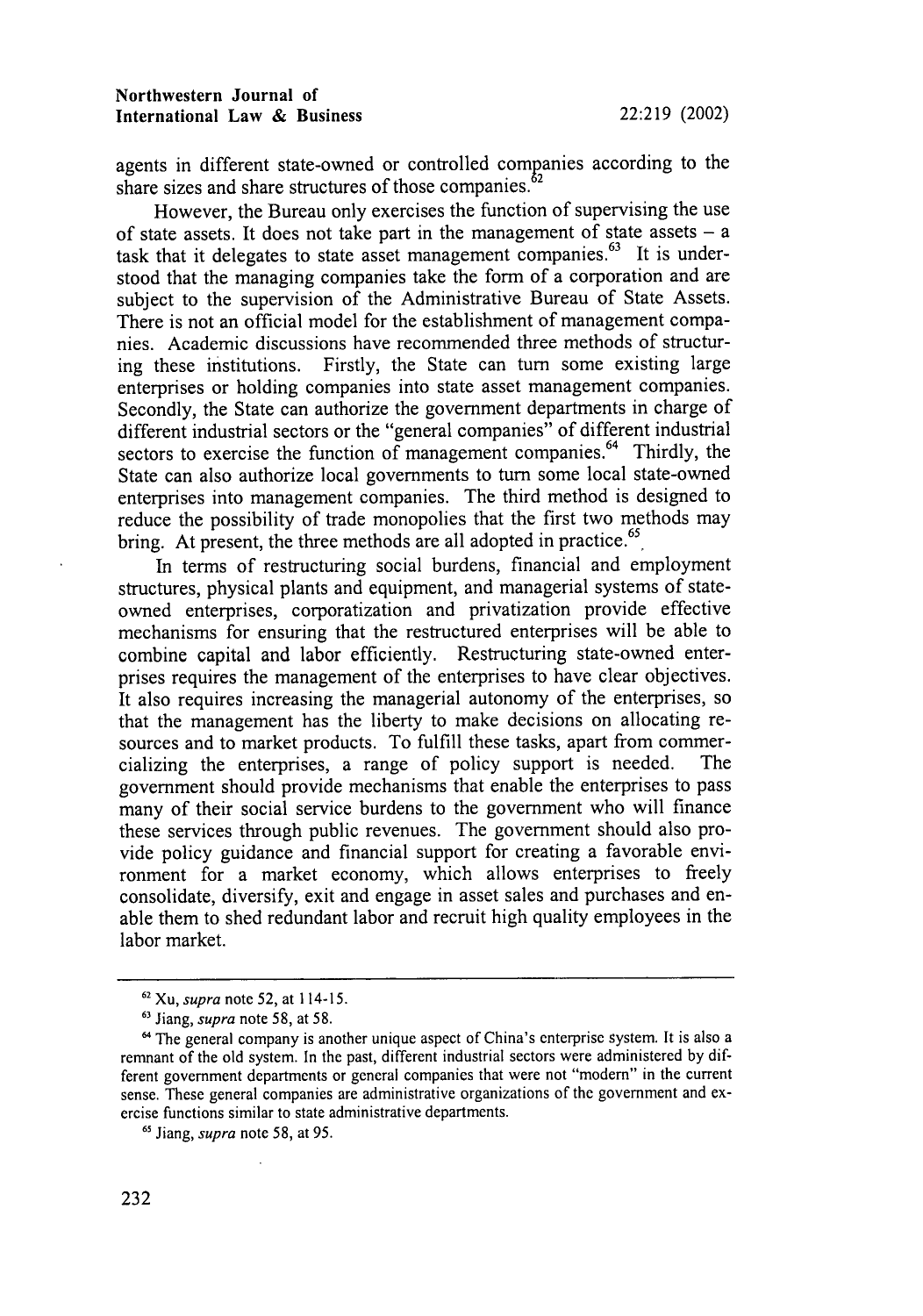*Corporatization and Privatization: A Chinese Perspective* 22:219 (2002)

The policy of enhancing the environment for non-state enterprises to participate in the market is aimed at removing all the policy disadvantages and advantages associated with state-owned enterprises, so as to create a commercial environment where all types of enterprises will compete fairly.<sup>66</sup> Thus, the managerial accountability and performance of the enterprises can be assessed more accurately.

There have been different suggestions on a range of issues relating to commercializing state-owned enterprises and the governance of the corporatized enterprises, including how the State will exercise its supervisory power in the corporatized enterprises, and how to design a system of rewarding and punishing directors and managers. In academic discussions, foreign experience is frequently referred to. However, given the size of the Chinese economy and China's special social and economic situations, the process of corporatization and privatization in China will have to encounter some unprecedented complexities and difficulties.

In summary, to fulfill the objectives of the enterprise reform is a complex and lengthy process. It needs a comprehensive overarching strategy to deal with all the issues involved. At present, China has set up very clear goals for the reform. However, the strategies regarding physical implementation of the reform objectives are still in the process of debate and experiment. Before a comprehensive approach is developed, one can expect to see a variety of approaches being taken in a process of trial and error across localities, sectors, and institutions.<sup>67</sup>

#### IV. CONCLUSIONS

The waves of corporatization and privatization in many countries in the past years illustrated the difficulty of devising an acceptable form of control over public enterprises.<sup>68</sup> It seems that profit making and the maintenance of public accountability pose a dilemma to every government in deciding how to deal with the public sector. Over many years, mechanisms aimed at improving the firm's economic efficiency are devised for and introduced into the public sector. Although the improvement has been visible, the task is far from complete.

The process of corporatization and privatization in China is still at an early stage. In this process, China has drawn on international experience for initiative and inspiration. Chinese policy makers see the enterprise reform as a crucial step toward the success of a full delivery of the economic reforms. Given the size of the public sector and the important role of the enterprise reform in China, it can be predicted that the Chinese experiment

*<sup>6</sup>Id.* at 94.

**<sup>67</sup>** WORLD BANK, CHINA, WEATHERING THE STORM AND LEARNING THE LESSONs 7 (1999).

**<sup>68</sup>** MUSLOF, *supra* note 9, AT 23.